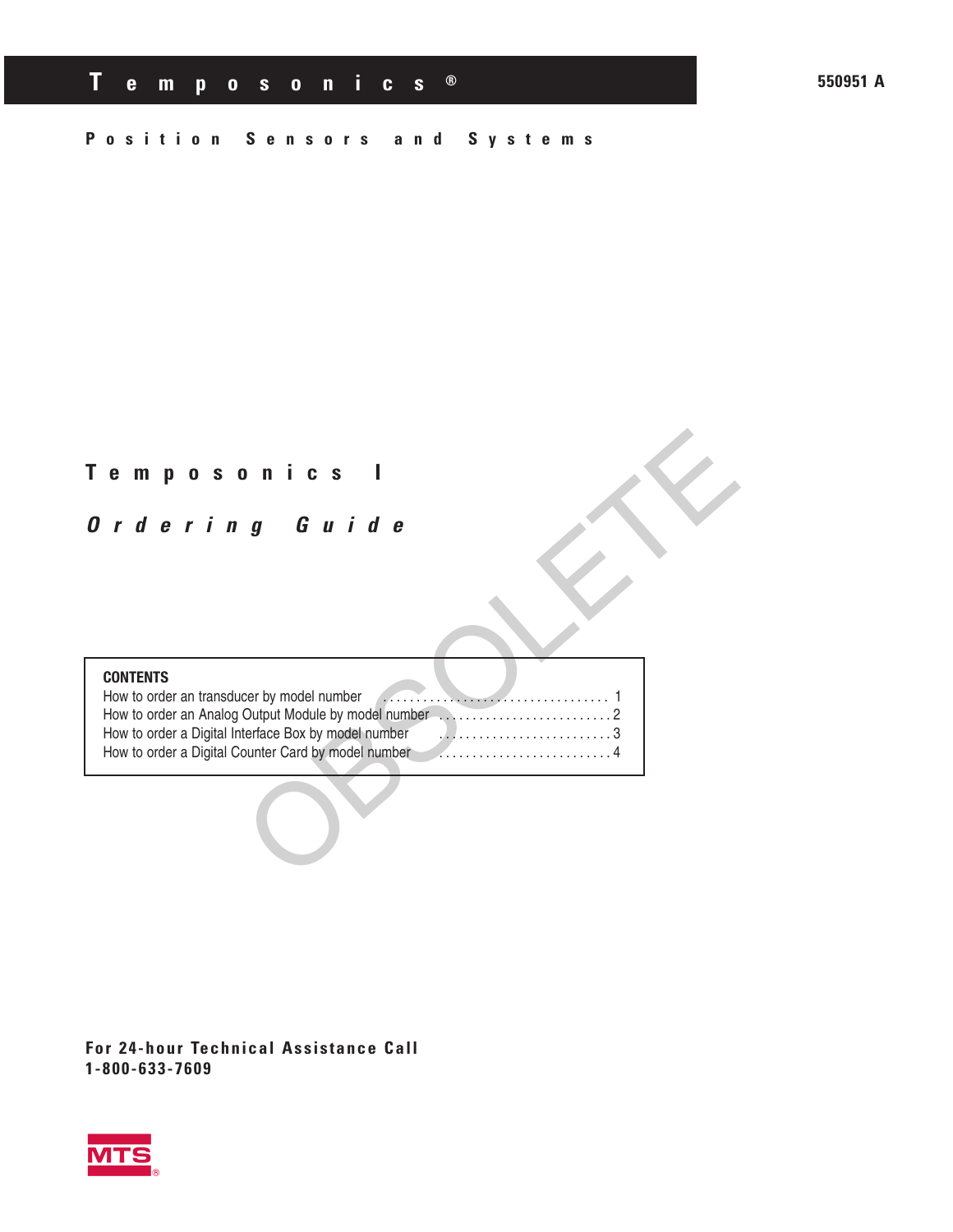## **TEMPOSONICS I - How to Order a Transducer by Model Number**

|                                                                                                                                                          | <b>Obsolete Temposonics I Model number</b>                     |  |  |  |  |  |
|----------------------------------------------------------------------------------------------------------------------------------------------------------|----------------------------------------------------------------|--|--|--|--|--|
|                                                                                                                                                          |                                                                |  |  |  |  |  |
| Style -                                                                                                                                                  |                                                                |  |  |  |  |  |
| $01 = Standard$                                                                                                                                          |                                                                |  |  |  |  |  |
| $02$ = SRH (small ruggedized head). See Note 1.                                                                                                          |                                                                |  |  |  |  |  |
| 03 = Flexible, see Note 2.                                                                                                                               |                                                                |  |  |  |  |  |
| $XX$ = Special (leave blank, to be coded by MTS)                                                                                                         |                                                                |  |  |  |  |  |
| Stroke Units (See Note 3) -                                                                                                                              |                                                                |  |  |  |  |  |
| $1 =$ Inches and tenths                                                                                                                                  |                                                                |  |  |  |  |  |
| $2 = mm$                                                                                                                                                 |                                                                |  |  |  |  |  |
|                                                                                                                                                          |                                                                |  |  |  |  |  |
| Stroke Length (See Notes 3, 7 & 8) -                                                                                                                     |                                                                |  |  |  |  |  |
| The value t to enter is dependent on the Stroke Units (See above)                                                                                        |                                                                |  |  |  |  |  |
| For example;<br>0120 represents 12.0 in. or 120 mm.                                                                                                      |                                                                |  |  |  |  |  |
| 0365 represents 36.5 in or 36-5/8 in.                                                                                                                    |                                                                |  |  |  |  |  |
| 1200 represents 120.0 in. or 1200 mm                                                                                                                     |                                                                |  |  |  |  |  |
|                                                                                                                                                          |                                                                |  |  |  |  |  |
| Null Space and Dead Space (See Notes 4 & 7) -                                                                                                            |                                                                |  |  |  |  |  |
| $5 = 5$ in. (125 mm) dead space and 2 in. (50 mm) null (standard for strokes up to 200 in. (5080 mm))                                                    |                                                                |  |  |  |  |  |
| $7 = 7$ in. (180 mm dead space and 2 in. (50 mm) null (standard for strokes over 200 in. (500 mm)).                                                      |                                                                |  |  |  |  |  |
| $9$ = Special null or dead space (Enter 9 and specify below)                                                                                             |                                                                |  |  |  |  |  |
|                                                                                                                                                          |                                                                |  |  |  |  |  |
| Transducer Cable Driver ·                                                                                                                                |                                                                |  |  |  |  |  |
| $0 =$ No. Up to 100 ft signal cable from transducer (standard for all digital and analog systems)                                                        |                                                                |  |  |  |  |  |
| 1 = Yes. For 100 to 250 ft maximum cable (see Note 1). Available for analog only. Standard for intrinsically safe.                                       |                                                                |  |  |  |  |  |
|                                                                                                                                                          |                                                                |  |  |  |  |  |
| Head Electronics Temperature Range (See Note 6) -<br>$1 = -40$ °F to $+180$ °F (standard for strokes greater than 12 in. (300 mm), positive pulse.       |                                                                |  |  |  |  |  |
|                                                                                                                                                          |                                                                |  |  |  |  |  |
| $2 = -40$ °F to +180 °F (standard for strokes greater than 12 in. (300 mm), negative pulse), see Note 10.<br>$X =$ Other (leave blank and specify below) |                                                                |  |  |  |  |  |
|                                                                                                                                                          |                                                                |  |  |  |  |  |
| <b>Environmental -</b>                                                                                                                                   |                                                                |  |  |  |  |  |
| $0 = \text{NEMA } 1$ , dust-tight enclosure (standard with styles 01 & 03)                                                                               | $5 = NEMA$ 4, splash-proof enclosure                           |  |  |  |  |  |
| $3$ = Intrinsically safe (6 wire) use with styles 01 & 03) See Notes 1 & 5.                                                                              | (standard with style 02) See Note 1.                           |  |  |  |  |  |
| $4$ = NEMA 6, hermitically-sealed enclosure                                                                                                              | $X =$ Other (leave blank and specify below)                    |  |  |  |  |  |
| (available with style 02) See Note 1.                                                                                                                    |                                                                |  |  |  |  |  |
|                                                                                                                                                          |                                                                |  |  |  |  |  |
| Transducer Cable (See Note 9) —                                                                                                                          |                                                                |  |  |  |  |  |
| $0 = 5$ ft with connector - Analog styles 01 & 03)                                                                                                       | $6 = 5$ ft pigtail - Analog                                    |  |  |  |  |  |
| $1 = 2$ ft with connector - Digital (styles 01 & 03) former standard.                                                                                    | $7 = 5$ ft pigtail - Digital                                   |  |  |  |  |  |
| $2$ = None - Analog (style 02, specify extension cable below)                                                                                            | $8 = 5$ ft with connector - Digital (new standard, see Note 9) |  |  |  |  |  |
| $3$ = None - Digital (style 02, specify extension cable below)                                                                                           | $9$ = Other length or connector (specify below) Digital        |  |  |  |  |  |
|                                                                                                                                                          |                                                                |  |  |  |  |  |
| <b>Special Requirements and Accessories. Specify separately:</b>                                                                                         |                                                                |  |  |  |  |  |
|                                                                                                                                                          |                                                                |  |  |  |  |  |
| Special connectors: _____________<br>Special considerations and/or options not shown: _______________________________                                    |                                                                |  |  |  |  |  |
|                                                                                                                                                          | Other $\Box$                                                   |  |  |  |  |  |
|                                                                                                                                                          |                                                                |  |  |  |  |  |
| <b>NOTES:</b>                                                                                                                                            |                                                                |  |  |  |  |  |

- 1. Available at extra cost. Consult MTS Sensors Division for more information.
- 2. All flexible styles require MTS engineering approval.
- 3. 30 ft maximum stroke for styles 01 and 02; length restrictions apply to some special styles (consult MTS Sensors Division for more information).
- 4. Style 03 is available with 3-inch null and 8-inch dead space (for strokes up to 200 inches), or with 3-inch null and 10-inch dead space (for strokes over 200 inches).
- 5. Intrinsically safe is defined as approved by Factory Mutual for use Class I, Div. I, Groups C and D hazardous environments. Intrinsically safe units require user supplied approved safety barriers and special installation procedures. (Consult MTS Sensors Division for more information).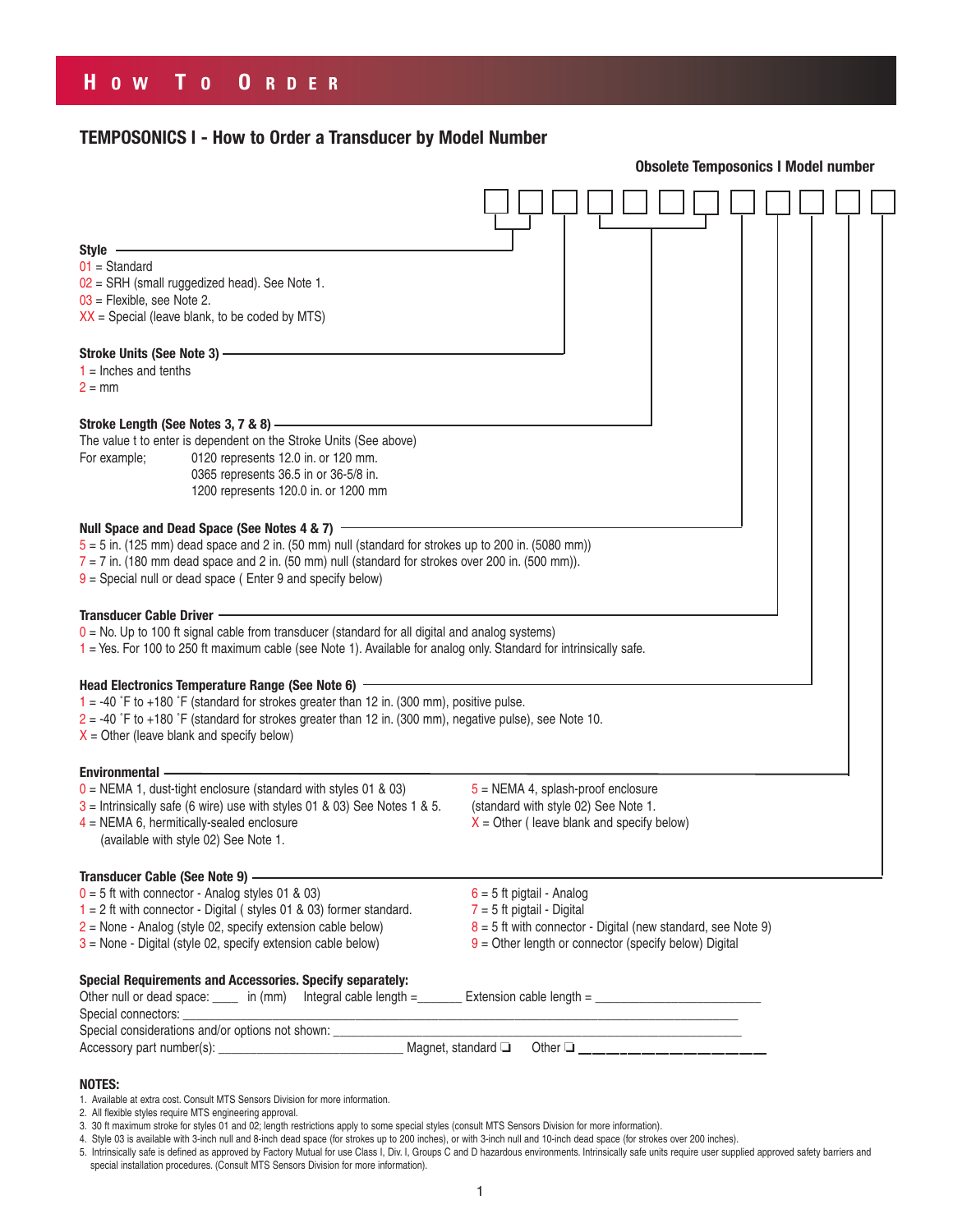# **H OW T O O RDER Analog Output Module**

## **TEMPOSONICS I - How to Order an Analog Output Module by Model Number**

|                                                                                                                                                                                                                                                                  | <b>Obsolete Temposonics I Model number</b>                                                                                                                                   |                                                                                                                                                                                              |  |                                                                                                                                                  |  |  |  |
|------------------------------------------------------------------------------------------------------------------------------------------------------------------------------------------------------------------------------------------------------------------|------------------------------------------------------------------------------------------------------------------------------------------------------------------------------|----------------------------------------------------------------------------------------------------------------------------------------------------------------------------------------------|--|--------------------------------------------------------------------------------------------------------------------------------------------------|--|--|--|
|                                                                                                                                                                                                                                                                  |                                                                                                                                                                              |                                                                                                                                                                                              |  |                                                                                                                                                  |  |  |  |
| Transducer -                                                                                                                                                                                                                                                     |                                                                                                                                                                              |                                                                                                                                                                                              |  |                                                                                                                                                  |  |  |  |
| First 9 digits of transducer model number                                                                                                                                                                                                                        |                                                                                                                                                                              |                                                                                                                                                                                              |  |                                                                                                                                                  |  |  |  |
| Enclosure Style (See Note 1) -<br>$30$ = No enclosure (board only)<br>$31$ = With strain relief connectors (Standard).<br>$32$ = With 6-pin and 5-pin connectors (See Note 2).<br>$XX$ = Special (leave blank, to be coded by MTS Sensors Division) (See Note 2) |                                                                                                                                                                              |                                                                                                                                                                                              |  |                                                                                                                                                  |  |  |  |
| <b>Temperature Range and Temperature Coefficient</b><br>$0 = +35$ °F to +150 °F and 20 ppm/ °F t.c.<br>1 = -40 °F to +180 °F and 20 ppm/ °F t.c. (See Note 2)                                                                                                    |                                                                                                                                                                              |                                                                                                                                                                                              |  |                                                                                                                                                  |  |  |  |
| <b>Displacement Outputs (Standard)</b>                                                                                                                                                                                                                           |                                                                                                                                                                              |                                                                                                                                                                                              |  |                                                                                                                                                  |  |  |  |
| <b>Normal (Forward acting)</b><br>$10 = 0$ to +10 V<br>$30 = 0$ to +5 V<br>$50 = 10$ to $+10$ V<br>$70 = 5$ to +5 V<br>$01 = 0$ to -10 V                                                                                                                         | <b>Reverse acting</b><br>$20 = 0$ to $+10$ V reverse<br>$40 = 0$ to $+5$ V reverse<br>$60 = -10$ to $+10$ V reverse<br>$80 = -5$ to 5 V reverse<br>$02 = 0$ to -10 V reverse |                                                                                                                                                                                              |  |                                                                                                                                                  |  |  |  |
| Displacement Outputs (Optional) (See Notes 2 and 3) -<br><b>Optional (See Notes 2 and 3)</b><br>$03 = 4$ to 20 mA ungrounded<br>$05 = 4$ to 20 mA grounded<br>$07 = 0$ to 20 mA ungrounded                                                                       |                                                                                                                                                                              | $04 = 4$ to 20 mA ungrounded reverse<br>$06 = 4$ to 20 mA grounded reverse<br>$08 = 0$ to 20 mA ungrounded reverse                                                                           |  |                                                                                                                                                  |  |  |  |
| 99 = Other voltages (Specify below in Special Option Details Part A)<br>$90$ = Differential (See Note 4)<br>$09$ = Dual channel (2 independent channels) (See Note 4)                                                                                            |                                                                                                                                                                              |                                                                                                                                                                                              |  |                                                                                                                                                  |  |  |  |
| <b>DC Power Supply Voltages-</b><br>$0 = \pm 15$ Vdc (standard)<br>$1 = 24$ Vdc (See Notes 2 and 3)<br>$X =$ Other (to be coded by MTS Sensors Division) (See Note 2)                                                                                            |                                                                                                                                                                              |                                                                                                                                                                                              |  |                                                                                                                                                  |  |  |  |
| Velocity Options (Specify values in B below) (See Note 2) -                                                                                                                                                                                                      |                                                                                                                                                                              |                                                                                                                                                                                              |  |                                                                                                                                                  |  |  |  |
| $0 = \text{None}$<br>$1$ = Forward-acting voltage output (0 to +10 V towards tip<br>and 0 to -10 V towards head)                                                                                                                                                 |                                                                                                                                                                              |                                                                                                                                                                                              |  | $2$ = Reverse-acting voltage output (0 to -10 V towards tip and and 0 to +10 V towards head)<br>$X =$ Other (To be coded by MS Sensors Division) |  |  |  |
| <b>Special Option Details:</b>                                                                                                                                                                                                                                   |                                                                                                                                                                              |                                                                                                                                                                                              |  |                                                                                                                                                  |  |  |  |
| A Displacement option 99 (other voltage):<br>B Specify the following to velocity options 1 and 2:                                                                                                                                                                |                                                                                                                                                                              | Minimum voltage = $\frac{1}{2}$ Vdc<br>Minimum operating speed $\frac{1}{2}$ in./s = $\frac{1}{2}$ = Vdc (0 in./s = 0 Vdc)<br>Normal operating speed $\frac{1}{1}$ in./s = $\frac{1}{1}$ Vdc |  | Maximum voltage = $\frac{1}{2}$                                                                                                                  |  |  |  |
| <b>NOTES:</b>                                                                                                                                                                                                                                                    |                                                                                                                                                                              |                                                                                                                                                                                              |  |                                                                                                                                                  |  |  |  |

- 1. Available at extra cost. Consult MTS Sensors Division for more information.
- 2. All flexible styles require MTS engineering approval.

- 4. Style 03 is available with 3-inch null and 8-inch dead space (for strokes up to 200 inches), or with 3-inch null and 10-inch dead space (for strokes over 200 inches).
- 5. Intrinsically safe is defined as approved by Factory Mutual for use Class I, Div. I, Groups C and D hazardous environments. Intrinsically safe units require user supplied approved safety barriers and
- special installation procedures. (Consult MTS Sensors Division for more information).

<sup>3. 30</sup> ft maximum stroke for styles 01 and 02; length restrictions apply to some special styles (consult MTS Sensors Division for more information).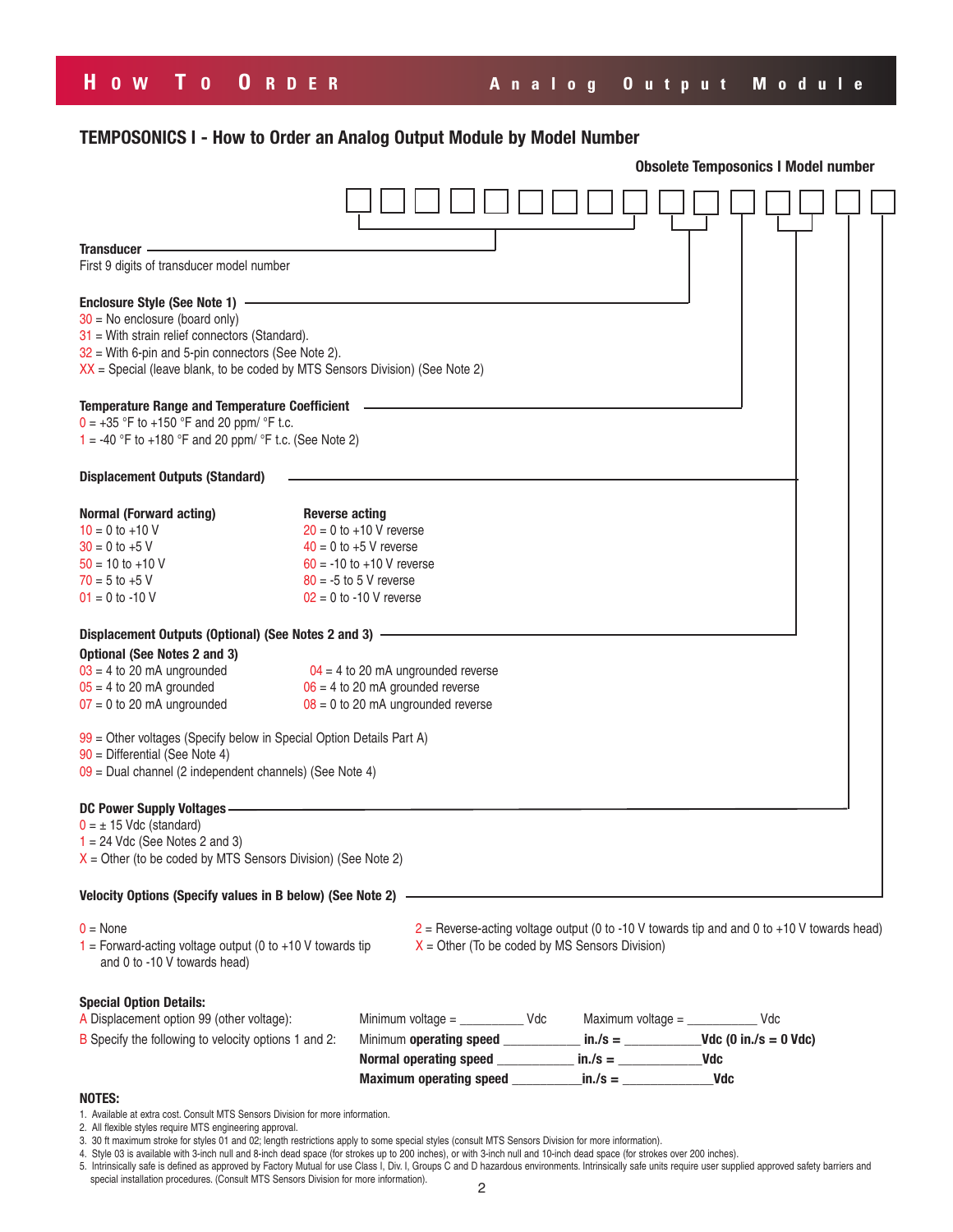# **H OW T O O RDER Digital Interface Box (DIB)**

## **TEMPOSONICS I - How to Order a DIB by Model Number**

|                                                                                                      |                                                                                                                                                                 |                                                           | <b>Obsolete Temposonics I Model number</b>                                                    |  |  |  |  |
|------------------------------------------------------------------------------------------------------|-----------------------------------------------------------------------------------------------------------------------------------------------------------------|-----------------------------------------------------------|-----------------------------------------------------------------------------------------------|--|--|--|--|
|                                                                                                      |                                                                                                                                                                 |                                                           |                                                                                               |  |  |  |  |
| <b>Transducer</b>                                                                                    | First 8 digits of transducer model number                                                                                                                       |                                                           |                                                                                               |  |  |  |  |
| Style -<br>$42$ = Universal ±15 Vdc (See Note 2)<br>$43 = \pm 12$ Vdc +35 °F to +150 °F (See Note 1) | $40 = \pm 15$ Vdc +35 °F to +150 °F (Standard)<br>$41 = \pm 15$ Vdc -40 °F to 180 °F (Obsoleted)<br>$44 = \pm 12$ Vdc -40 °F to +180 °F (Obsolete) (See Note 1) | $XX$ = Special (To be determined by MTS Sensors Division) |                                                                                               |  |  |  |  |
| <b>Update Time</b><br>$0 = \leq 1.5$ ms<br>$1 = \le 2.5$ ms<br>$2 = 3.0$ ms                          | $3 = 3.5$ ms<br>$4 = 5.0$ ms<br>$5 = 7.5$ ms                                                                                                                    | $6 = 10.0$ ms<br>$7 = 15.0$ ms<br>$8 = \le 25.0$ ms       | $9$ = External Interrogate<br>$X$ = None. other, or to be determined by MTS Sensors Division. |  |  |  |  |
| Interrogation<br>$0 =$ Internal (Standard)<br>$1 =$ External (See Notes 1 and 4)                     |                                                                                                                                                                 |                                                           |                                                                                               |  |  |  |  |
| <b>Recirculation</b><br>$3 = 8$<br>$0 = 1$<br>$1 = 2$ 4 = 16<br>$5 = 32$<br>$2 = 4$                  | $6 = 64$<br>$7 = 128$                                                                                                                                           |                                                           |                                                                                               |  |  |  |  |
| <b>Environmental</b>                                                                                 |                                                                                                                                                                 |                                                           |                                                                                               |  |  |  |  |

- $0 =$  Standard (NEMA 1)
- 2 = Conformably coated (See Notes 5 and 6)

Digital interface box design changes: Effective for all orders placed after 2/15/88: All digital interface boxes are supplied with 100 ft transducer drive capability.

#### **NOTES:**

- 1. Used with MTS Motion Plus INCOL controllers. For all other applications, use ±15 Vdc..
- 2. Universal boxes are factory set for a maximum stroke length.
- 3. As required when used with MTS Motion Plus TDC controllers.
- 4. Applied to printed circuit boards. Normally used in high-humidity environments.
- 5. Available at extra cost.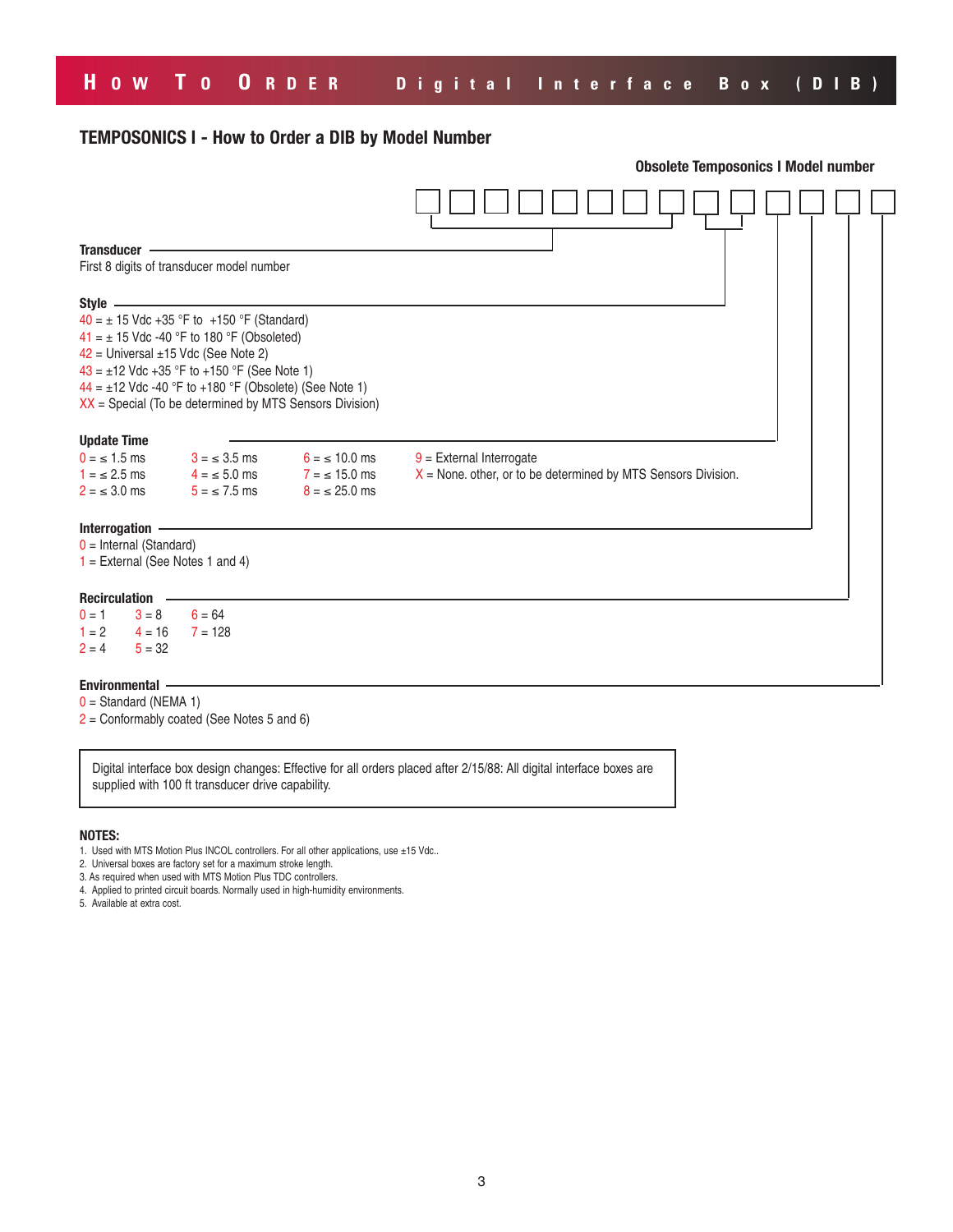# **H OW T O O RDER Digital Counter Card**

## **TEMPOSONICS I - How to Order a Digital Counter Card by Model Number**

|                                                                                                                                                                                                                                                                                                                                                                                                                                                                                                                                                                                    |                                                                                                                                                                                                                                                                                                                                                                                                                                                      | <b>Obsolete Temposonics I Model number</b> |  |  |  |  |  |  |
|------------------------------------------------------------------------------------------------------------------------------------------------------------------------------------------------------------------------------------------------------------------------------------------------------------------------------------------------------------------------------------------------------------------------------------------------------------------------------------------------------------------------------------------------------------------------------------|------------------------------------------------------------------------------------------------------------------------------------------------------------------------------------------------------------------------------------------------------------------------------------------------------------------------------------------------------------------------------------------------------------------------------------------------------|--------------------------------------------|--|--|--|--|--|--|
|                                                                                                                                                                                                                                                                                                                                                                                                                                                                                                                                                                                    |                                                                                                                                                                                                                                                                                                                                                                                                                                                      |                                            |  |  |  |  |  |  |
| <b>Transducer</b>                                                                                                                                                                                                                                                                                                                                                                                                                                                                                                                                                                  |                                                                                                                                                                                                                                                                                                                                                                                                                                                      |                                            |  |  |  |  |  |  |
| First 8 digits of transducer code                                                                                                                                                                                                                                                                                                                                                                                                                                                                                                                                                  |                                                                                                                                                                                                                                                                                                                                                                                                                                                      |                                            |  |  |  |  |  |  |
| Output Format .                                                                                                                                                                                                                                                                                                                                                                                                                                                                                                                                                                    |                                                                                                                                                                                                                                                                                                                                                                                                                                                      |                                            |  |  |  |  |  |  |
| $80$ = Natural binary parallel transmission (12 bits)<br>$81$ = Natural binary parallel transmission (13 bits)<br>$82$ = Natural binary parallel transmission (14 bits)<br>$83$ = Natural binary parallel transmission (15 bits)<br>$84$ = Natural binary parallel transmission (16 bits)<br>$85$ = Natural binary parallel transmission (17 bits)<br>$86$ = Natural binary parallel transmission (18 bits)<br>$87$ = Natural binary parallel transmission (19 bits)<br>8X = Natural binary (Ask MTS Sensors Division to complete code)<br>$89$ = natural binary, other than above | $90 = BCD$ 3 digits 12 bits (999 max reading)<br>$91 = BCD$ 3-1/2 digits 14 bits (3999 max reading)<br>$92 = BCD$ 4 digits 16 bits (9999 max reading)<br>$93 = BCD$ 4-1/4 digits 17 bits (19999 max reading)<br>94 = BCD 4-1/2 digits 18 bits (39999 max reading) (See Note 2)<br>$95 = BCD$ 5 digits 20 bits (99999 max reading) (See Note 2)<br>$9X = BCD$ (Ask MTS Sensors Division to complete code) (See Note 2)<br>$99 = BCD$ other than above |                                            |  |  |  |  |  |  |
| Orientation ·<br>$0 =$ Forward count (Standard)<br>$1 =$ Reverse count<br><b>Data Validation</b>                                                                                                                                                                                                                                                                                                                                                                                                                                                                                   |                                                                                                                                                                                                                                                                                                                                                                                                                                                      |                                            |  |  |  |  |  |  |
| $0 = 1$ microsecond latch pulse and latch inhibit input (Standard)                                                                                                                                                                                                                                                                                                                                                                                                                                                                                                                 |                                                                                                                                                                                                                                                                                                                                                                                                                                                      |                                            |  |  |  |  |  |  |
| $1 = 12$ microsecond latch pulse and latch inhibit (See Note 4)<br>$X =$ Other than above or special (Consult MTS Sensors Division for more information)                                                                                                                                                                                                                                                                                                                                                                                                                           |                                                                                                                                                                                                                                                                                                                                                                                                                                                      |                                            |  |  |  |  |  |  |
|                                                                                                                                                                                                                                                                                                                                                                                                                                                                                                                                                                                    |                                                                                                                                                                                                                                                                                                                                                                                                                                                      |                                            |  |  |  |  |  |  |
| Resolution (Scaled) (See Notes 1 and 3)<br>$0 = 0.1$ in. (2.5 mm for metric strokes)<br>$1 = 0.01$ in. (0.25 mm for metric strokes)<br>$2 = 0.004$ in. (0.1 mm for metric strokes)<br>$3 = 0.002$ in. (0.05 mm for metric strokes)<br>$4 = 0.001$ in. (0.025 mm for metric strokes)<br>$5 = 0.0005$ in. (0.0125 mm for metric strokes)<br>$6 = 0.00025$ in. (0.0063 mm for metric strokes)<br>$9$ = Other unscaled (Consult MTS Sensors Division and specify resolution separately)                                                                                                |                                                                                                                                                                                                                                                                                                                                                                                                                                                      |                                            |  |  |  |  |  |  |
| <b>New Features and Design Changes</b><br>. Zero preset by DIP switches - can be reset in the field if desired.<br>· Latch inhibit offered as standard at no charge (pin 24).<br>· Latch pulse now offered on pin 3 (was on pin 24).<br>· Millimeter resolution is now standard for strokes specified in millimeters.<br>Card width now 4-1/2 in. (was 4-1/4 in.).                                                                                                                                                                                                                 |                                                                                                                                                                                                                                                                                                                                                                                                                                                      |                                            |  |  |  |  |  |  |
| <b>NOTES:</b><br>1. All transducers with strokes specified in mm will be supplied with resolution in mm unless specified otherwise.<br>2. Two cards are required for this output format at additional cost.                                                                                                                                                                                                                                                                                                                                                                        |                                                                                                                                                                                                                                                                                                                                                                                                                                                      |                                            |  |  |  |  |  |  |

3. For details about how to select resolution, contact MTS Sensors Division. The standard counter card clock crystal is 27-28 MHz. Other clock crystals are available at extra cost.

4. Available at extra cost. Consult MTS Sensors Division for more information.